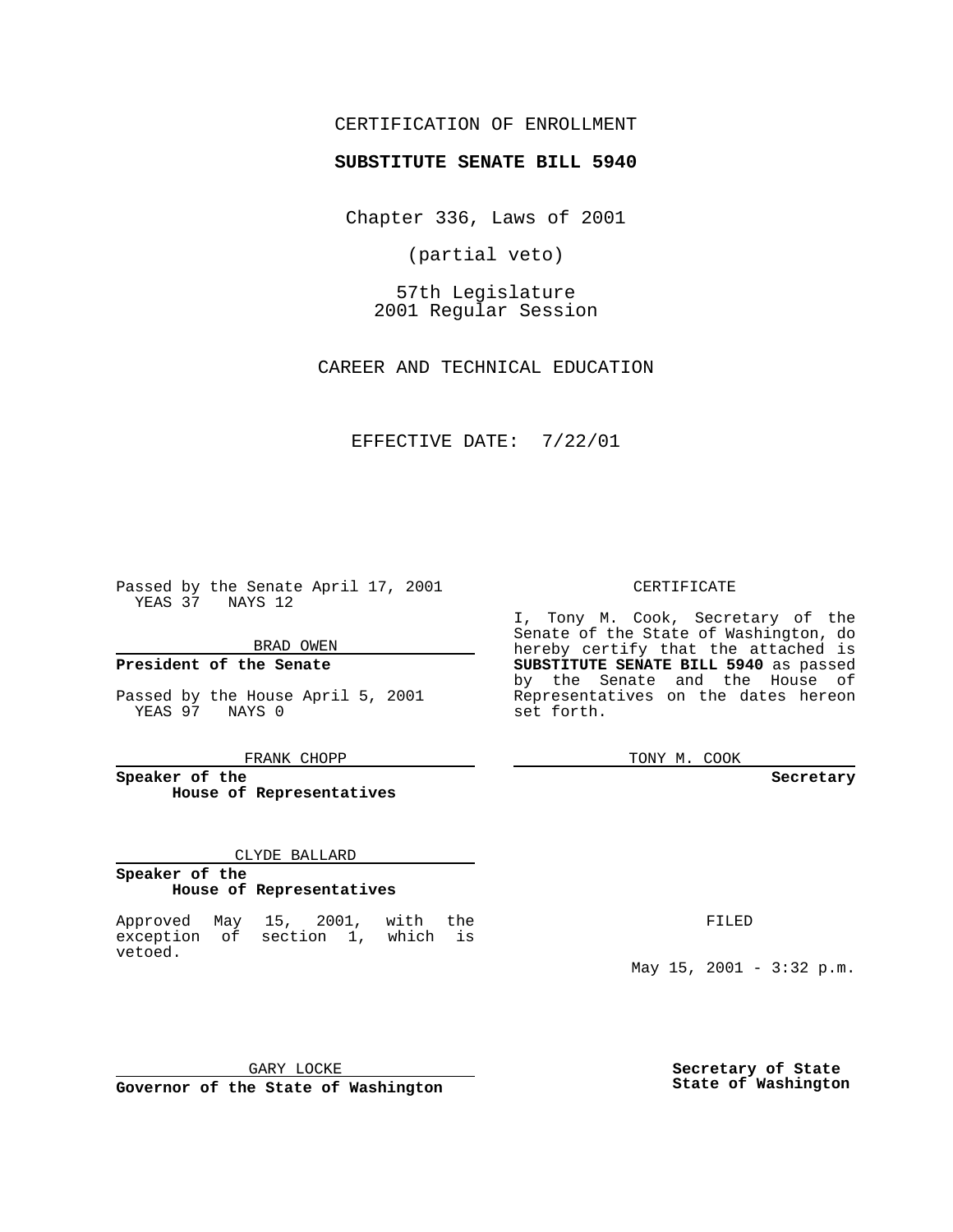## **SUBSTITUTE SENATE BILL 5940** \_\_\_\_\_\_\_\_\_\_\_\_\_\_\_\_\_\_\_\_\_\_\_\_\_\_\_\_\_\_\_\_\_\_\_\_\_\_\_\_\_\_\_\_\_\_\_

\_\_\_\_\_\_\_\_\_\_\_\_\_\_\_\_\_\_\_\_\_\_\_\_\_\_\_\_\_\_\_\_\_\_\_\_\_\_\_\_\_\_\_\_\_\_\_

### AS AMENDED BY THE HOUSE

Passed Legislature - 2001 Regular Session

#### **State of Washington 57th Legislature 2001 Regular Session**

**By** Senate Committee on Education (originally sponsored by Senators Regala, McAuliffe, Carlson, Kohl-Welles, Eide, Kastama, Rasmussen and Finkbeiner; by request of Superintendent of Public Instruction)

READ FIRST TIME 02/28/01.

1 AN ACT Relating to career and technical education; adding a new 2 section to chapter 28C.04 RCW; and creating a new section.

3 BE IT ENACTED BY THE LEGISLATURE OF THE STATE OF WASHINGTON:

4 \*NEW SECTION. Sec. 1. (1) The legislature finds that Washington requires strong career and technical education programs to meet the academic and career preparation needs of secondary students. The legislature further finds that career and technical education programs, including the vocational skills centers, provide:

9 (a) Support for achievement of the certificate of mastery, 10 particularly by students requiring applied learning opportunities for 11 academic success;

12 (b) Support for special needs students to fulfill the occupational 13 preparation required for self-sufficiency in adult life;

14 (c) Increases in the number of students who complete high school; 15 and

16 (d) Assistance with students' transitions from secondary schools to 17 postsecondary education, training, and employment.

18 (2) In order to provide students with <sup>a</sup> variety of learning 19 experiences that will assist them in achieving the higher standards of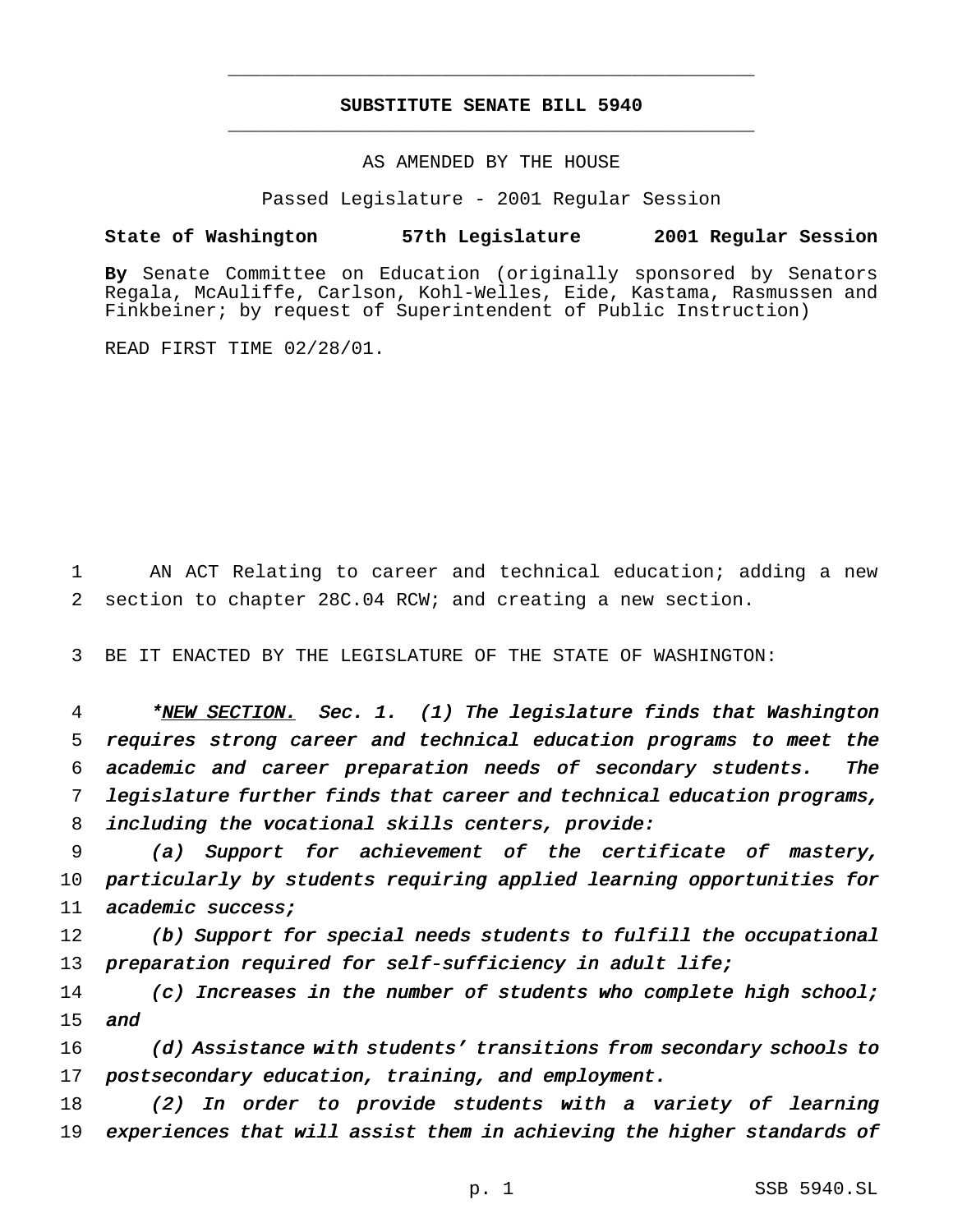education reform, school districts currently offering career and technical education programs shall continue to provide career and technical education programs and school districts not offering career and technical education programs are encouraged to begin providing such programs.

**\*Sec. 1 was vetoed. See message at end of chapter.**

 NEW SECTION. **Sec. 2.** A new section is added to chapter 28C.04 RCW to read as follows:

 (1) To ensure high quality career and technical programs, the office of the superintendent of public instruction shall review and approve the plans of local districts for the delivery of career and technical education. Standards for career and technical programs shall be established by the office of the superintendent of public instruction. These standards should:

 (a) Demonstrate how career and technical education programs will ensure academic rigor; align with the state's education reform requirements; help address the skills gap of Washington's economy; and maintain strong relationships with local career and technical education advisory councils for the design and delivery of career and technical education; and

 (b) Demonstrate a strategy to align the five-year planning requirement under the federal Carl Perkins act with the state and district vocational program planning requirements that include:

 (i) An assessment of equipment and technology needs to support the skills training of technical students;

 (ii) An assessment of industry internships required for teachers to ensure the ability to prepare students for industry-defined standards or certifications, or both;

 (iii) An assessment of the costs of supporting job shadows, mentors, community service and industry internships, and other activities for student learning in the community; and

 (iv) A description of the leadership activities to be provided for technical education students.

 (2) To ensure high quality career education programs and services in secondary schools, the office of the superintendent of public instruction may provide technical assistance to local districts and develop state guidelines for the delivery of career guidance in secondary schools.